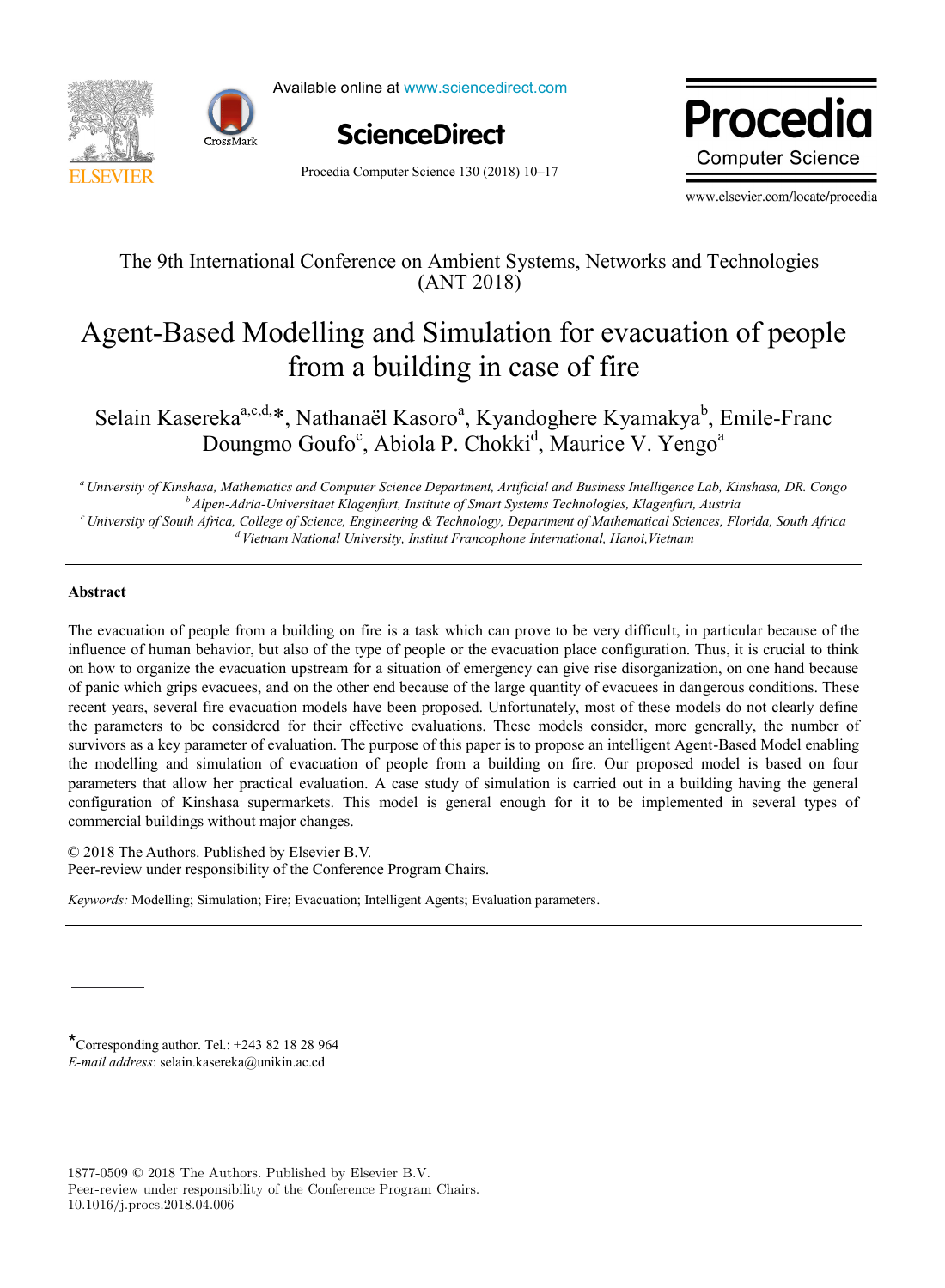#### **1. Introduction**

More and more, fire is the cause of human losses in the world. In<sup>1</sup> authors present several examples: in December 2001, 291 people killed during the burning of the commercial center of Mesa Redonda in Lima (Peru). The burning of the hospital in Moscow (Russia) killed 46 people on December, 9 2006. The burning of Santika Club in Bangkok (Thailand) killed 66 people on January, 12 2009. The burning of the day-care center of ABC killed 47 people in Hermosillo (Mexico) on June, 5 2009. At least, 117 people were killed during the burning in the town of Dhaka (Bangladesh) on June, 3 2010. In California, 36 dead people in the burning of a building occupied by a group of artists in December 2016 and recently, in June 2017, the burning of a tower in London caused the death of 17 people and brought about numerous missing people. And that list keeps on growing in an exponential way. Considering these catastrophes, and the human losses, there are grounds to ask questions on the reliability of the evacuation systems applied. When a building is in fire, the evacuation of people raises a certain number of problems. When people get panic, it can even cause numerous victims. Thus, it is important to think about the prevention of risks. In a real life situation, it takes a lot of means, in terms of equipment and even of people, to simulate a building evacuation. The modelling of this situation with intelligent agents and the simulation with a computer program is an interesting thing to do which will help to understand and predict a case of fire without altering the environment.

# **2. Definition of key concepts**

# *2.1. Intelligent agents*

Several definitions relating to agents have been presented by different authors.  $In<sup>2,3</sup>$ , an agent is defined as a computer system located in an environment and able to accomplish autonomous actions in order to reach its aims in that environment. In<sup>4,5,6</sup>, the agent perceives its environment, acts autonomously, interacts to share the aims, constraints, etc., anticipates and reacts with flexibility with its environment and learns from its experiences and adapts to its environment. According to  $3,7,8,9,10,11$ , an agent is a physical or virtual entity able to act in an environment. This agent can communicate directly with other agents; which is driven by a set of tendencies; which possesses its own resources; that is able to perceive (but to a limited degree) its environment; which has only a partial representation of that environment (and eventually none); that possesses competences and offers services.

# *2.2. Model*

A model is a mathematical, graphic and computerized representation of the objects and the relations between them in a confined zone of the real world<sup>2,3</sup>. A model can also be viewed as a simplified representation of a complex reality. To be useful, models must be adapted to theirs objects and be conveniently studied and validated $5,7,12$ .

#### *2.3. Modelling and simulation*

Systems composed by a large number of individuals submitted to several environmental variations, which interact between them and with their environment, like the evacuation of a building in case of fire, where the people evacuated must make decisions quickly, avoid obstacles, choose a nearest exit door, get panic, etc.: these are complex and dynamic systems<sup>9,13,14,15,16,17</sup>. As a whole, modelling and simulation first of all consist in the designing of a model. It is a way of making explicit the complexity of a system in order to better understand its functioning and to make good decisions. It brings the complex system to experiment without altering it too much, often difficult in real life situations<sup>9,18,19</sup>. It enables the system to be accessible at the level of its structure (description) and of its functioning; it tests the hypotheses put up (validation), to have new hypotheses (discovery), and predict its functioning if its structure is changed (prediction).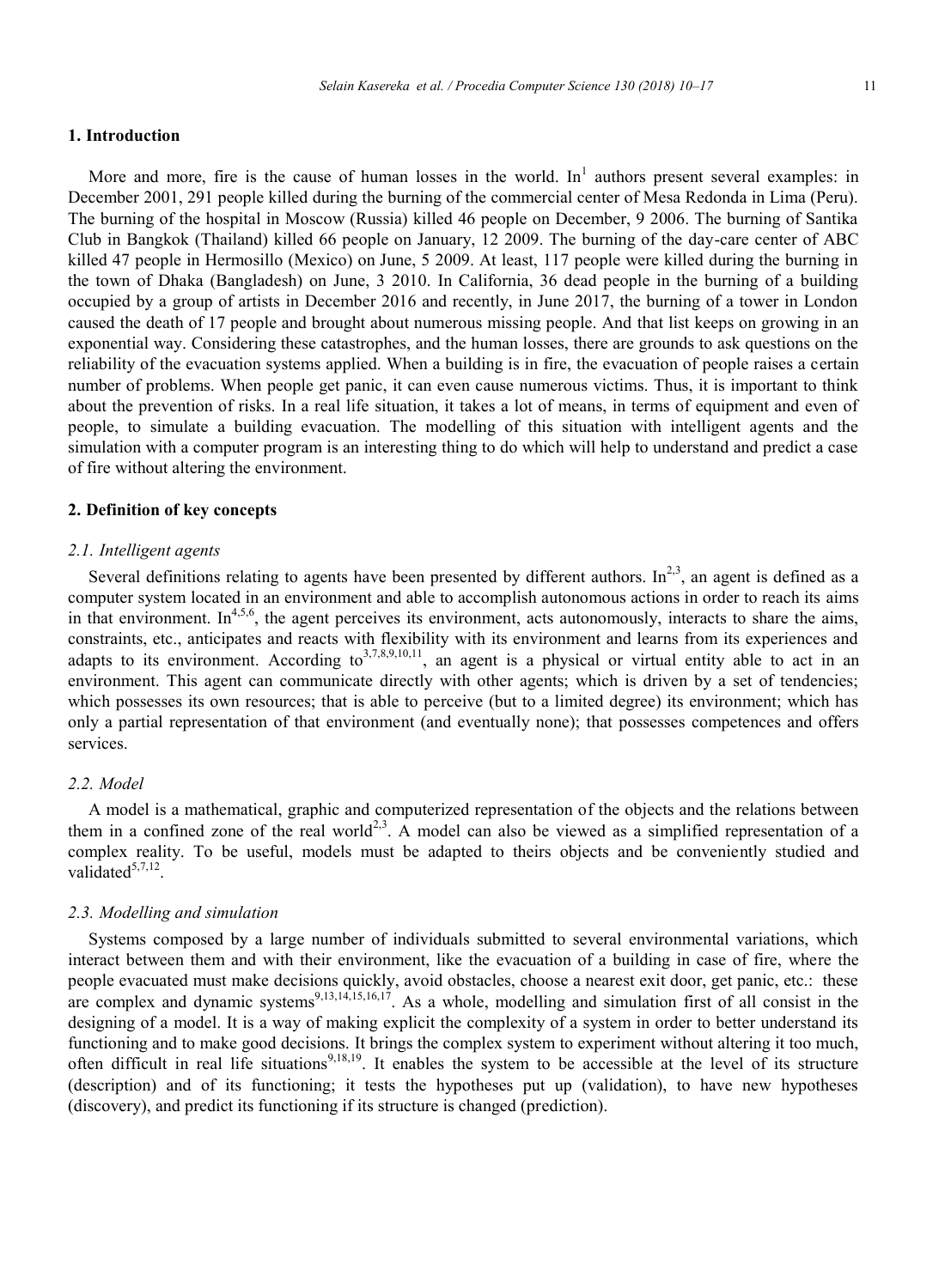# **3. Related works: some existing models**

# *3.1 Evac*<sup>19</sup>

*Evac* is a free evacuation system under GPL license which allows the joint simulation of evacuation and fire propagation. The decisions of individuals are recapitulated by the steps of the algorithm below: (1) Choice on the preference criteria of the exit category; (2) Optimization of expected time up to the exit, for the exits of the chosen category; (3) Propagation simulation of incompressible fluid in order to determine the path to follow; (4) Followed by the field of vectors thus generated with navigational, social and instinctive behaviors (fear of fire and smoke). The decisional model is characterized by the selection of the preference exit category according to the order of preference peculiar to each individual (familiarity, visibility or toxicity at the exit) and time optimization at the exit.

# *3.2 BuildingEXODUS3,13,19*

This system being commercial, there is not much information about it. This system is based on statistical models stemming from many experiments and thus represents a very pragmatic approach of the human behavior. Exodus environmental model is presented by the hierarchized partitioning in two levels of abstraction. Each level is represented by: a crude partitioning with convex cells representing the rooms and a regular and thin grid which allows a more precise decision within the rooms. The decisional model of individuals is characterized by the realization of three phases which allows the determination of the best path between a room and the building exit in the graph of the cells. The decision model is quite original, but we note the absence of major factors of evacuation in the simulation: the presence of fire and smoke in the decision. It has been also noted that the physical collisions between individuals are not modelled insofar as the individuals do not covet a cell already taken on the environment.

# **4. Materials and methods**

# *4.1. Materials at our disposal*

*a. Intelligent agents*

For the realization of this modelling - simulation, we have created a few intelligent agents presented in the table below:

| Agents                  | <b>Functionalities</b>                                                                                                                                                                                                                                      |
|-------------------------|-------------------------------------------------------------------------------------------------------------------------------------------------------------------------------------------------------------------------------------------------------------|
| « evacuees»             | Represents the people inside the building on fire. In the simulation, the number of evacue agents is<br>taken between 10 and 300. The general speed of evacuees is taken between 0 and 3.6 km/h. The<br>maximum speed is taken between 10 km/h and 25 km/h. |
| $\kappa$ fire »         | Represents the fire. In the start of simulation, the initial location of the fire is random.                                                                                                                                                                |
| « smoke»                | Represents the smoke created by the fire, the smoke depends on the fire and moves at a speed<br>defined between 0.1 and 1.0 meter/s.                                                                                                                        |
| $\alpha$ alarm $\alpha$ | Represents the fire alarm. The localization of the alarm is fixed. We have defined its smoke<br>perception range at 5 meters.                                                                                                                               |

Table 1: List of the intelligent agents created

# *b. Simulation tool and programming language*

There are several simulation platforms of multi-agent systems; in this work we used the GAMA Platform. This platform allows the modelling and the spatially explicit agent-based development (use of SIG data)<sup>1,20</sup>. In the framework of our researches, we have written programs in the GAML (GAma Modeling Language). GAML is an agent-oriented language which enables the definition of simulations on agents.

# 4.2. *Methods used: Modelling*

# *a. Definition of hypotheses*

Eleven hypotheses need to be clarified for our modelling -simulation: (1) The fire starts at the beginning of simulation ; (2) The fire starts at a point chosen at random on the environment (building) and spreads with a certain propagation speed; (3) In the beginning of fire, the smoke must move in the building; (4) The agents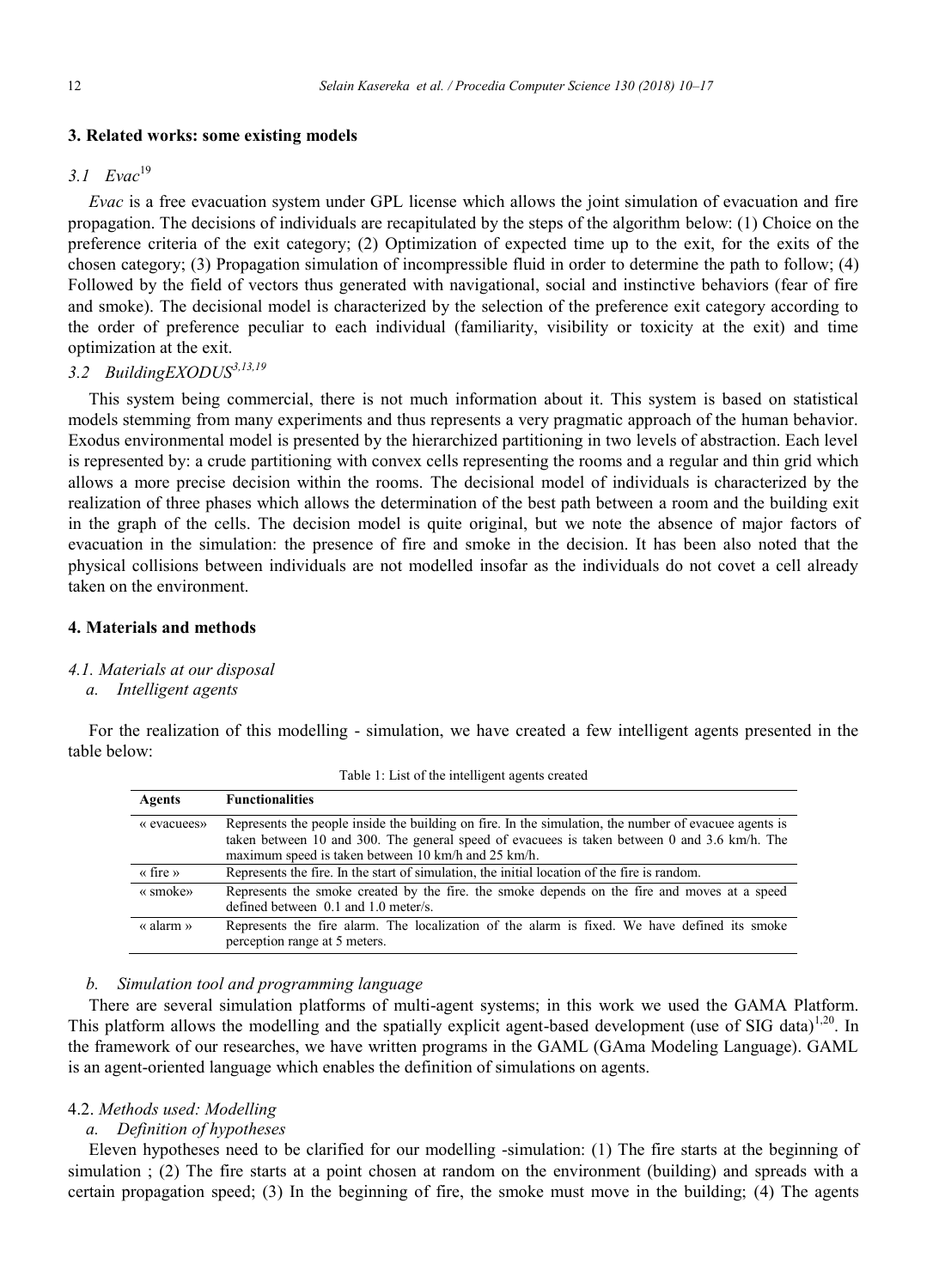« evacuees » must have the capacity of escaping, of avoiding obstacles (solid objects or the other agents « evacuees »); (5) The agents « evacuees » shall start the evacuation when they are seeing directly the fire or the smoke, or when they hear the alarm sound, or even if they see a person who evacuates the place; (6) Each agent « evacuee » has potency, expressed by a number that we have taken at random between 50 and 100. During the evacuation, that potency will decrease if the agent is affected by the fire or smoke; (7) When the potency of the agent « evacuees» reaches zero, the agent passed away; (8) When an agent reaches one of the exit doors, he/she is considered as being outside of the building and that moment out of danger; (9) The alarm sets on if the smoke reaches its range. The alarm must stop ringing after a given time; (10) The agents « evacuees» must avoid the fire and be able to change their direction if the fire is in their direction ; (11) The agent « evacuee» has an initial speed which reaches its maximum when he (she) is facing danger;

# *b. Definition of the evacuee agent navigation on the environment*

Several studies have been carried out to model the behavior of humans during evacuation and several models of navigation of the agent evacuated on the environment exist<sup>13,15,21,22,23,24,25</sup>. As part of our research, we propose a navigation model based on the algorithm of the shortest path (Dijkstra). Figure 1 below, depicts the route of the agent evacuated to achieve his goal of reaching the emerging exit closest to his current position while avoiding obstacles (solid objects, other people) and fire. This corresponds to the complete satisfaction of the problem because the agent has evacuated the building.



Fig. 1. Navigation of the agent evacuee on the environment to get out and be safe

*c. Description of model*

| Table 2: Agents: their states, perceptions, actions and behaviors |  |  |  |
|-------------------------------------------------------------------|--|--|--|
|-------------------------------------------------------------------|--|--|--|

| Agent -Based Model (ABM)                 |               |             |                                |                                                        |  |
|------------------------------------------|---------------|-------------|--------------------------------|--------------------------------------------------------|--|
| Agents                                   | <b>States</b> | Perception  | Action                         | behavior                                               |  |
| « evacuee                                | - alive       | - fire      | - run towards one of the doors | - when the agent sees the fire or smoke, he/she shall  |  |
| $S\rangle$                               | - in motion   | - smoke     | - avoid obstacles              | run towards the nearest exit door;                     |  |
|                                          | - dead        | - alarm     | - die                          | - when the agent hears the sound of the alarm, he/she  |  |
|                                          | - motionless  | - obstacles |                                | shall run towards the nearest exit door;               |  |
|                                          |               | - evacuees  |                                | - when the agent is in the fire range, his/her potency |  |
|                                          |               | - doors     |                                | decreases:                                             |  |
|                                          |               | - passages  |                                | - when the agent sees a person who evacuates the       |  |
|                                          |               |             |                                | place, he/she shall run towards the nearest exit door. |  |
| $\langle$ Fire $\rangle$                 | - stop        | - evacuees  | - spread                       | - the fire starts at the beginning of simulation and   |  |
|                                          | propagation   | - obstacles | - created smoke                | spreads with time                                      |  |
|                                          | - affect the  | - passages  | - affect the evacuees          | - At the beginning of fire, the smoke must be created. |  |
|                                          | evacuees      |             |                                |                                                        |  |
| $\langle\langle\$ smoke $\rangle\rangle$ | - propagate   | - fire      | - spread in the building       | - when the fire starts, the smoke propagate in the     |  |
|                                          |               | - evacuees  | - affect the evacuees          | building.                                              |  |
|                                          |               | - obstacles |                                |                                                        |  |
|                                          |               | - passages  |                                |                                                        |  |
| « alarm »                                | - ringing     | - smoke     | - ring                         | - when the smoke reaches the range of the alarm, its   |  |
|                                          | - not ring    |             | - stop ringing                 | shall ring.                                            |  |
|                                          |               |             |                                | - after some time, the alarm must stop ringing         |  |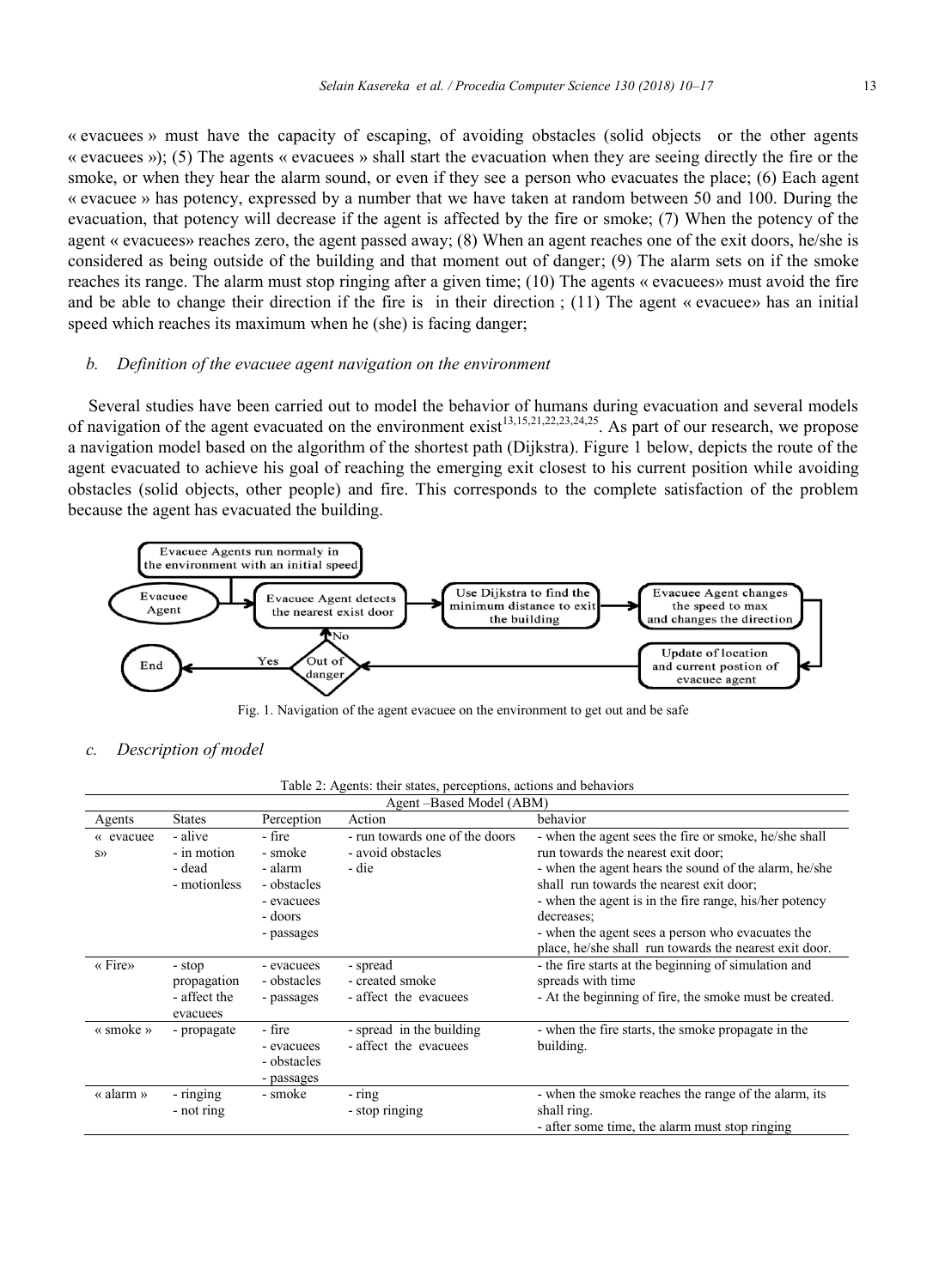# *d. Diagram class*

The intelligent agents used in the proposed model are recapitulated in the class diagram shown in Figure 2 below. This diagram presents the attributes and functions to be implemented in the computer program in GAML.



Fig. 2. Class Diagram of the agent-based model proposed

# *e. Diagram of activities*

In this section, we present the modelling of the behavior of the agent evacuee on the environment. During evacuation, the purpose of the evacuee agent is to leave the building by the nearest possible exit door (Figure 3a). In fact, each evacuee agent has a potency that symbolizes his force or his energy (a random number between 50 and 100). This number is attributed to each evacuee agent at the beginning of the simulation (Figure 3b). Once the agent is affected by the fire or smoke, her potency is decrease by a random value taken between 0 and 1. Once the individual power becomes less than or equal to zero, the agent evacuated will die if he/she is not yet out of danger.



Fig. 3. Activity diagram witch models (a) the evacuation of agents; (b) the potency of evacuee agents

# **5. Case study: Simulation**

In the purpose to test the robustness of our model, we applied simulations in an environment as a representation of a supermarket. The simulations were reiterated 100 times and we considered the mean value as final results.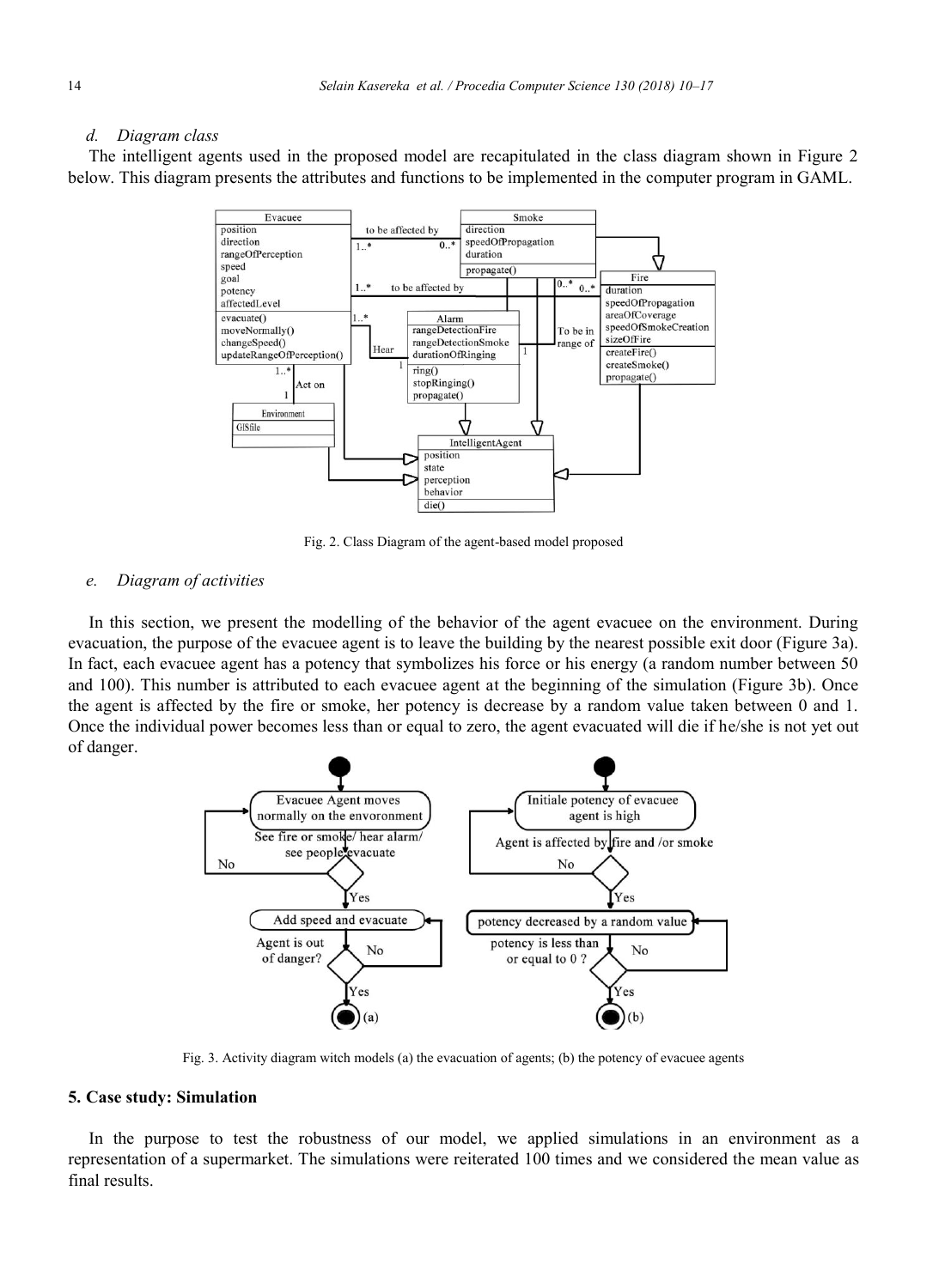# *5.1. Parameters evaluation of the obtained results*

Four parameters below allowed us to make an effective evaluation of our proposed model:

**a) The total of people alive (TV)**: represents the number of people having a potency superior to 0 and who have left the building.

$$
TV = \sum av
$$
 (1)

where *av* refers to the alive evacuee agent

**b) Total deaths (TM):** represents the number of persons with a potency less than or equal 0.  $TM = \sum aq - \sum av$  (2)

where **ag** is the agent in general and **av** refers to the alive evacuee agent

**c) Average potency of the alive persons (MP):** represents the average potency of the evacuated alive agents (who were able to leave the building). It is calculated as follows.

$$
MP = \frac{\sum_{i=1}^{n} p a v_i}{\sum a v}
$$
 (3)

where  $\boldsymbol{p}$  is the potency of alive evacuee agent and  $\boldsymbol{a}$  refers to the alive evacuee agent.

**d) Average time taken to exit (MT):** means the average time taken by an evacuated agent to leave the building. It is calculated as follows:

$$
MT = \frac{\sum_{i=1}^{n} (fs_i - ds_i)}{\sum av} \tag{4}
$$

where: *fs* defines the time which the evacuated agent ends the evacuation alive; *ds* represents the time the agent evacuated begins evacuation; *av* denote the alive evacuee agent and *n* is the total number of alive evacuee agent.

#### *5.2. Simulation of our model*

The simulations of our model are presenting in this section. In fact, simulations were made not only to present the functionality of our model but also to allow a better choice of the evacuation plan for the building, using evaluation parameters presented in the previous section. We will vary the values of some parameters and evaluate their impact on our model. The table 3 shows various parameters and the number of simulation done.

| Simulation number | Various parameters                                    |
|-------------------|-------------------------------------------------------|
|                   | default parameters                                    |
|                   | number of agents evacuated and fire propagation speed |
|                   | speed of evacuees agents                              |
|                   | ranges of the fire and of smoke                       |
|                   | the levels of being affected by the fire and smoke    |

Table 3: Simulations carried out and diverse parameters

We considered two possible scenarios on a supermarket environment. The first uses the plan shown in Figure 4 below (with two exit doors) and the other scenario is done on an environment with 3 exit doors.

# *5.3. Results*

In the real world, there are several factors involved. That why, for our simulations, we performed for each case 100 experiments and retained the average as the final result of the simulation. The output values are displayed via the GAMA platform. The simulations done are recapitulated in the table 4 below. The simulation numbers follow the variations on the model parameters shown up in table 3: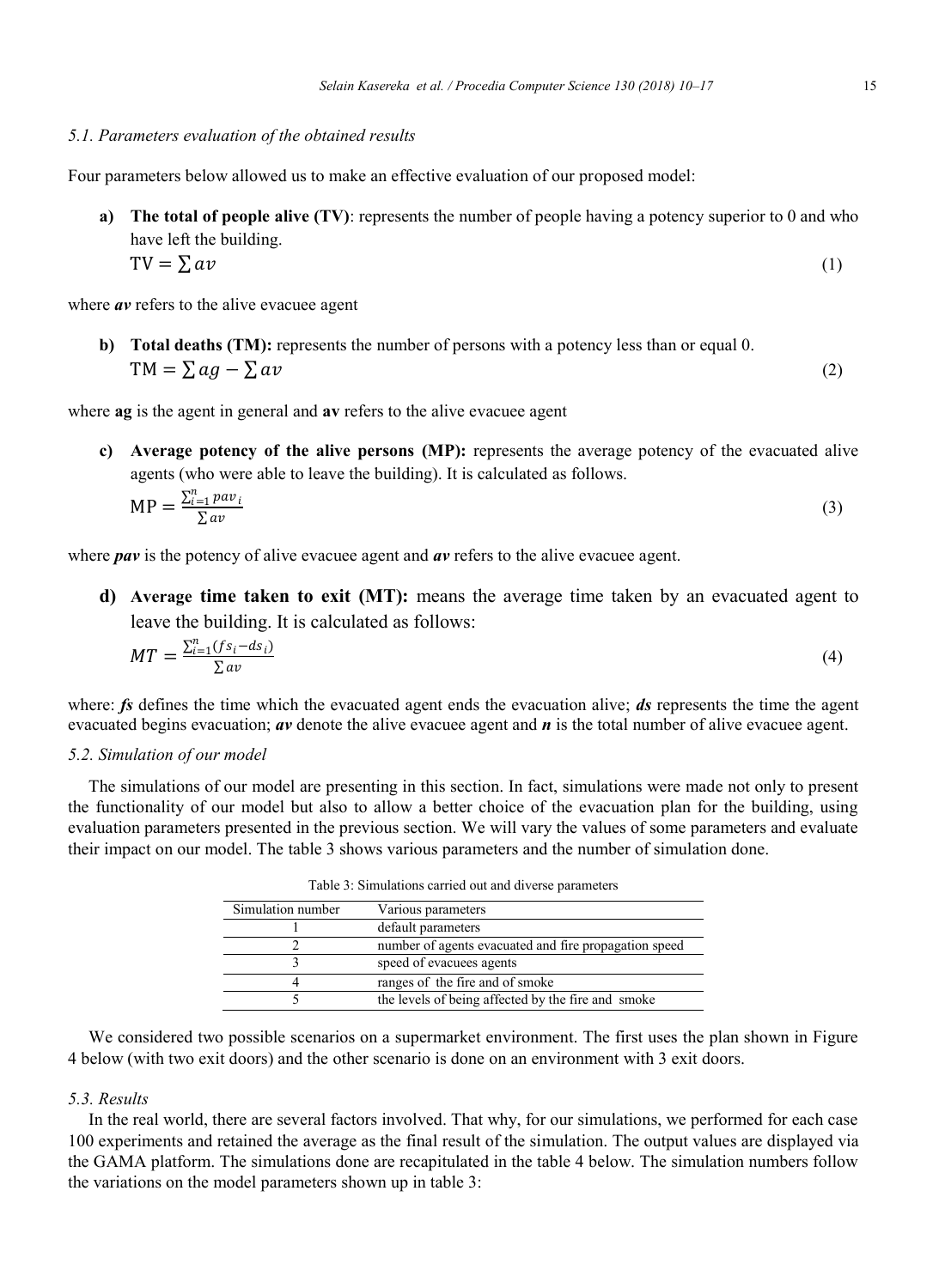

Fig. 4. (a) Simulation of our model under GAMA platform with 80 people in the building on fire and having 2 emerging exits and alarm; (b) Simulation of the proposed model under GAMA platform. Blackheads represent the dead people in the building. The blue points on the exits represent the evacuees that are out of danger.

| Fable 4. Secritario 1, values of the evaluation parameters of our model (2 exit doors). |        |        |       |        |        |
|-----------------------------------------------------------------------------------------|--------|--------|-------|--------|--------|
| Simulation number                                                                       |        |        |       |        |        |
|                                                                                         |        |        |       |        |        |
| Evaluation parameter                                                                    |        |        |       |        |        |
|                                                                                         | 66     | 515    | 85    | 23     | 56     |
| <b>TM</b>                                                                               | 34     | 485    |       |        | 44     |
| МP                                                                                      | 38.82  | 25.58  | 65.58 | 26.85  | 12.23  |
| MТ                                                                                      | 216.14 | 785.52 | 78.25 | 205.29 | 241.56 |

Table 4: Scenario 1, values of the evaluation parameters of our model (2 exit doors).

The evacuation takes into account several factors, in particular the obstacles to avoid (objects and other people), the fire and smoke propagation speeds, the speed of people to evacuate, the potency of evacuee people, etc.

| Table 5: Scenario 2, values of the evaluation parameters (3 exit doors) |        |        |       |        |        |  |
|-------------------------------------------------------------------------|--------|--------|-------|--------|--------|--|
| Simulation numbers                                                      |        |        |       |        |        |  |
|                                                                         |        |        |       |        |        |  |
| Evaluation parameters                                                   |        |        |       |        |        |  |
|                                                                         |        |        |       |        |        |  |
|                                                                         | 95     | 725    | 95    | 33     | 66     |  |
| TM                                                                      |        | 275    |       |        | 34     |  |
| MP                                                                      | 67.56  | 25.58  | 68.58 | 56.93  | 42.34  |  |
| MТ                                                                      | 105.14 | 785.52 | 68.86 | 163.46 | 181.29 |  |

# **6. Discussion of Results and Concluding Remarks**

# *6.1. General discussion*

Based on the results we obtained on the simulations carried out, we note that more the number of evacuee agents is high, more the number of dead people is high too, and also more the evacuation parameter MT is low. This situation can be explained by the missing of way and the presence of jams because of the high number of evacuee people who leaves the building in case of fire. More the speed of evacuee agents is high, more the number of survivors is also high and the TM is low. This can be explained by the fact that with a high speed the agents evacuated reach the door more quickly and manage to get out of the covering zone of the fire and smoke. We have also noticed that the addition of an exit door has influenced our model a lot, there were more survivors and the MT parameter was smaller. This can be explained by the fact that there are several exits to get out of the supermarket. We have to note that, in the simulation, when we added the speed parameter of the fire, it has caused a lot of deaths. It is justified by the fact that the higher speed propagation of fire or smoke affects the potency of the evacuee agents. The variation of the level of being affected by the fire and smoke has an impact on the MP parameter, so when this level is high the MP parameter is very low because the potency of agents was considerably decreased. The covert range of the fire in the environment have also an impact on the TV parameter, when this range is large the TV parameter is very low, this situation can be explain by the effect that many agent are rapidly affected by the fire and die.